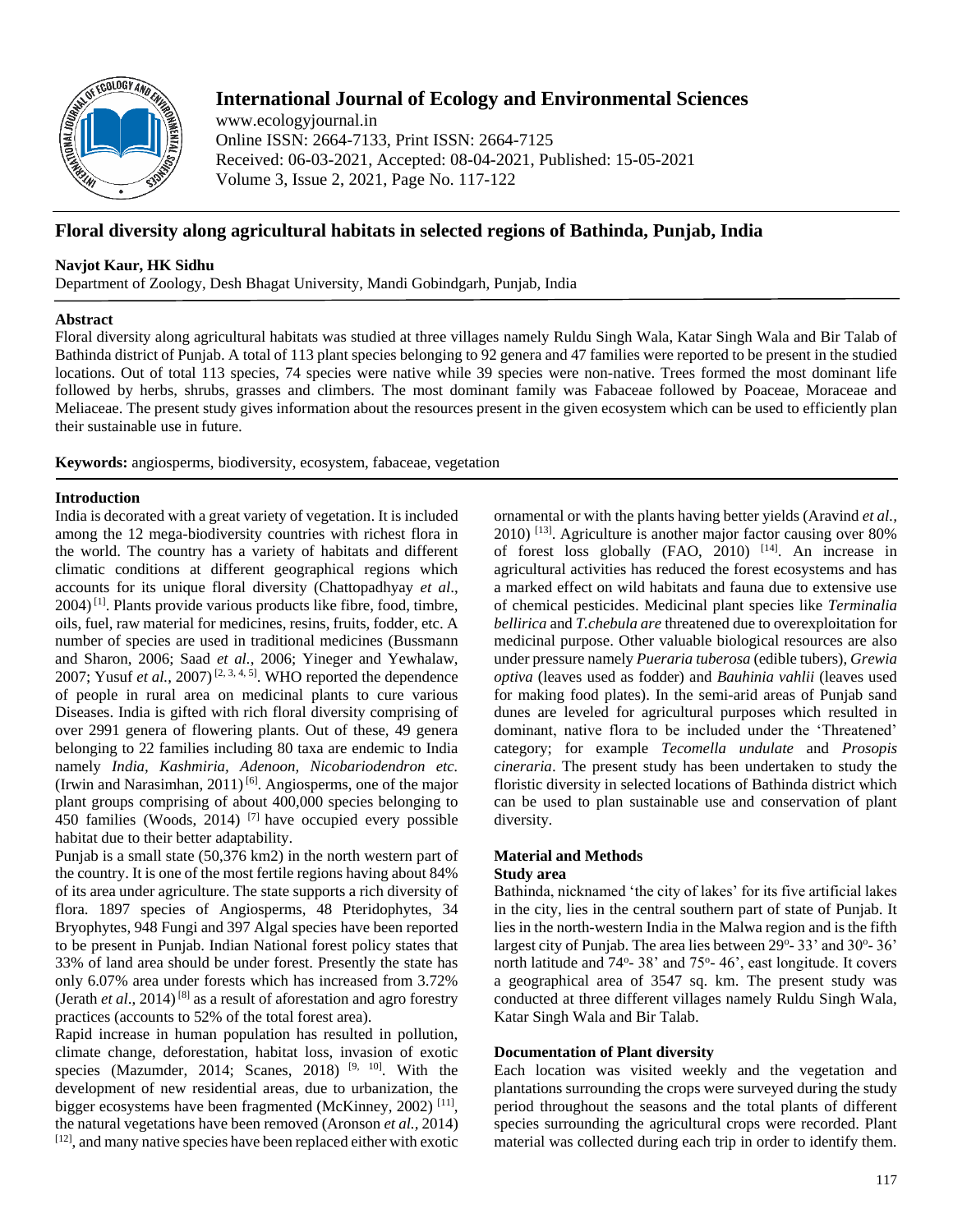Identification was done in department of Forestry, Punjab Agricultural University, Ludhiana by the experts available there.

### **Results and Discussion**

The floral biodiversity study revealed the presence a total of 113 plant species belonging to 92 genera and 47 families (Table 1 and Figure 1). Out the documented species 74 species are native while 39 species are non-native (Figure 2). The non-native species may

be introduced accidently or deliberately from different areas of the country and cultivated here as ornamental species. The angiosperms form the major flora in the region. The life forms showed a highest diversity in the study area. Trees formed the most dominant life form showing 58% abundance followed by herbs, shrubs, grasses and climbers showing 19%, 15%, 6% and 2% abundance respectively (Figure 3).

**Table 1:** List of plant species in the study area

| S.No.                   | <b>Scientific Name</b>   | <b>Common Name</b>        | Family         | <b>Native/Introduced</b> | Habit   |
|-------------------------|--------------------------|---------------------------|----------------|--------------------------|---------|
| 1                       | Acaccia modesta          | Phalahi                   | Fabaceae       | Native                   | Tree    |
| $\overline{2}$          | Acacia auriculiformis    | Australian wattle         | Fabaceae       | Introduced               | Tree    |
| $\overline{\mathbf{3}}$ | Acacia leucophleoa       | Reru                      | Fabaceae       | Native                   | Tree    |
| $\overline{\mathbf{4}}$ | Acacia nilotca           | Kiker                     | Fabaceae       | Native                   | Tree    |
| $\overline{5}$          | Achyranthes aspara       | Puthkanda, chirchita      | Amaranthaceae  | Introduced               | Herb    |
| $\overline{6}$          | Acrachne racemosa        | Gha                       | Poaceae        | Native                   | Grass   |
| $\tau$                  | Aegle marmelos           | Bael                      | Rutaceae       | Native                   | Tree    |
| 8                       | Agave americana          | Agave                     | Agavaceae      | Introduced               | Herb    |
| 9                       | Ailanthus excelsa        | Maharukh                  | Simaroubaceae  | Native                   | Tree    |
| $\overline{10}$         | Albizia lebbeck          | Kala Sarin                | Fabaceae       | Native                   | Tree    |
| 11                      | Albizia procera          | White siris               | Fabaceae       | Native                   | Tree    |
| 12                      | Alstonia scholaris       | Devil's tree              | Apocynaceae    | Native                   | Tree    |
| $\overline{13}$         | Amaranthus viridis       | Chulai                    | Amaranthaceae  | Native                   | Herb    |
| 14                      | Araucaria cookie         | Christmas tree            | Araucariaceae  | Introduced               | Tree    |
| 15                      | Araucaria heterophylla   | Araucaria                 | Araucariaceae  | Introduced               | Tree    |
| 16                      | Asperagus racemosus      | Asperagus                 | Asparagaceae   | Native                   | Herb    |
| 17                      | Azadirachata indica      | Neem                      | Meliaceae      | Native                   | Tree    |
| 18                      | Bauhinia veriegata       | Kachnar                   | Fabaceae       | Native                   | Tree    |
| 19                      | Bombax ceiba             | Semal                     | Bombacaceae    | Native                   | Tree    |
| 20                      | Bougainvillea glabra     | Bougainvillea             | Nyctaginaceae  | Introduced               | Shrub   |
| 21                      | Butea monosperma         | Flame of forest           | Fabaceae       | Native                   | Tree    |
| 22                      | Calotropis procera       | Akk                       | Asclepiadaceae | Native                   | Shrub   |
| 23                      | Cannabis sativa          | Bhang                     | Cannabaceae    | Native                   | Herb    |
| 24                      | Capparis deciduas        | Karir                     | Capparaceae    | Native                   | Shrub   |
| 25                      | Carthamus oxyacantha     | Pohli                     | Asteraceae     | Introduced               | Herb    |
| 26                      | Cassia fistula           | Amaltas                   | Fabaceae       | Native                   | Tree    |
| $\overline{27}$         | Cassia glauca            | Golden shower             | Fabaceae       | Native                   | Tree    |
| 28                      | Cassia siemia            | Cassod tree               | Fabaceae       | Native                   | Tree    |
| $\overline{29}$         | Casuarina equistetifolia | Casuarina, Whistling pine | Casuarinaceae  | Native                   | Tree    |
| 30                      | Cedrela toona            | Tun                       | Meliaceae      | Native                   | Tree    |
| $\overline{31}$         | Cestrum nocturnum        | Night blooming jasmine    | Solanaceae     | Native                   | Shrub   |
| 32                      | Chenopodium album        | Bathu                     | Chenopodiaceae | Introduced               | Herb    |
| 33                      | Chukrasia tabularis      | <b>Indian Redwood</b>     | Meliaceae      | Native                   | Tree    |
| 34                      | Citrus lemon             | Lemon                     | Rutaceae       | Native                   | Tree    |
| 35                      | Cordia dichotoma         | Lasoda                    | Boraginaceae   | Native                   | Tree    |
| 36                      | Cynodon dactylon         | Khabal grass              | Poaceae        | Introduced               | Climber |
| 37                      | Cyperus niveus           | Motha                     | Cyperaceae     | Native                   | Herb    |
| 38                      | Cyperus rotundus         | Deela/Motha               | Cyperaceae     | Native                   | Herb    |
| 39                      | Datura stramonium        | Datura                    | Solanaceae     | Introduced               | Herb    |
| $\overline{40}$         | Delbergia sissoo         | Shisham, Tahli            | Fabaceae       | Native                   | Tree    |
| $\overline{41}$         | Delonix regia            | Gulmohar                  | Fabaceae       | Introduced               | Tree    |
| 42                      | Digera arvensis          | Tandla                    | Amaranthaceae  | Native                   | Herb    |
| 43                      | Echinochloa crusgalli    | Swank                     | Poaceae        | Native                   | Grass   |
| 44                      | Eleusine indica          | Makra                     | Poaceae        | Native                   | Herb    |
| 45                      | Eragrostis pilosa        | Chiri ghaas               | Poaceae        | Introduced               | Grass   |
| 46                      | Eucalyptus tereticornis  | Safeda                    | Myrtaceae      | Introduced               | Tree    |
| 47                      | Ficus benghalensis       | Banyan                    | Moraceae       | Native                   | Tree    |
| 48                      | Ficus elastic            | Rubber Tree               | Moraceae       | Native                   | Tree    |
| 49                      | Ficus panda              | Golden Ficus.             | Moraceae       | Introduced               | Tree    |
| 50                      | Ficus racemosa           | Gular                     | Moraceae       | Introduced               | Tree    |
| 51                      | Ficus religiosa          | Peepal                    | Moraceae       | Native                   | Tree    |
| 52                      | Ficus viren              | White fig                 | Moraceae       | Introduced               | Tree    |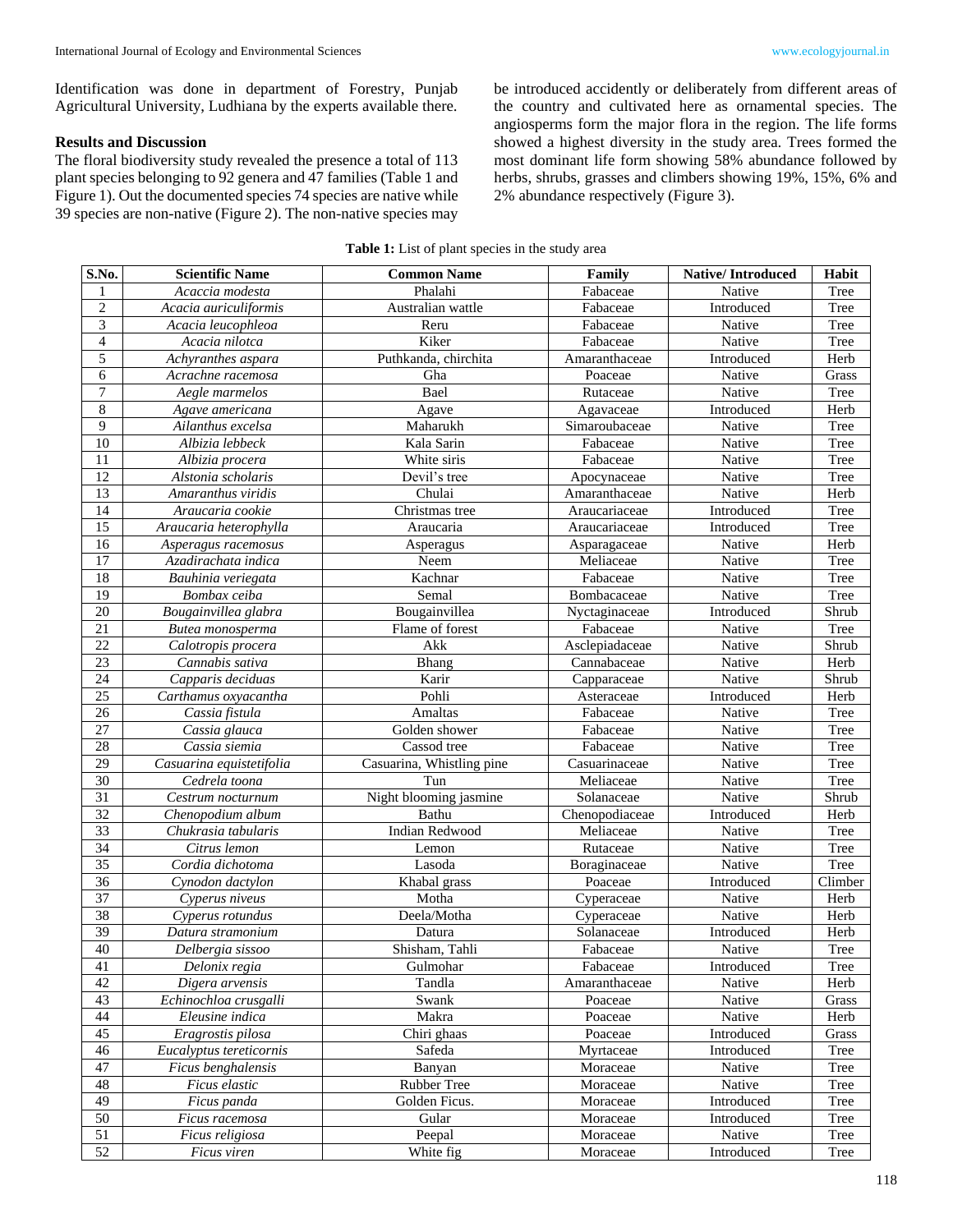| 53              | Grevillea robusta         | Silver oak                      | Proteaceae          | Introduced | Tree    |
|-----------------|---------------------------|---------------------------------|---------------------|------------|---------|
| 54              | Hibiscus-rosa-sinensis    | China rose                      | Malvaceae           | Native     | Shrub   |
| $\overline{55}$ | Jacaranda acutifolia      | Blue Jacaranda                  | Bignoniaceae        | Introduced | Tree    |
| 56              | Jacaranda mimosifolia     | Jacaranda                       | Bignoniaceae        | Introduced | Tree    |
| $\overline{57}$ | Jasminum humile           | Yellow jasmine                  | Oleaceae            | Native     | Shrub   |
| 58              | Jatropha curcus           | Jatropha                        | Euphorbiaceae       | Introduced | Tree    |
| 59              | Lagerstroemia indica      | Crape myrtle                    | Lythraceae          | Native     | Shrub   |
| 60              | Lagerstroemia speciosa    | Pride of India                  | Lythraceae          | Native     | Tree    |
| 61              | Lantana camera            | Lantana                         | Verbenaceae         | Introduced | Shrub   |
| 62              | Lawsonia inermis          | Heena                           | Lythraceae          | Native     | Shrub   |
| 63              | Leucaena leucocephala     | Subabol/ Wild Temarind          | Fabaceae            | Introduced | Tree    |
| 64              | Mangifera indica          | Mango                           | Anacardiaceae       | Native     | Tree    |
| $\overline{65}$ | Melia azedaracha          | Dhek                            | Meliaceae           | Introduced | Tree    |
| 66              | Melia composita           | <b>Bkain</b>                    | Meliaceae           | Introduced | Tree    |
| 67              | Moringa oleifera          | Sohanjana                       | Moringaceae         | Native     | Tree    |
| 68              | Morus alba                | Mulberry, tut                   | Moraceae            | Native     | Tree    |
| 69              | Musa spp                  | Banana                          | Musaceae            | Introduced | Herb    |
| 70              | Neolamarckia cadamba      | Kadam                           | Rubiaceae           | Native     | Tree    |
| $\overline{71}$ | Nerium indicum            | Kaner                           | Apocynaceae         | Native     | Shrub   |
| $72\,$          | Nyctanthes arbortristis   | Queen of the night, Harshringar | Oleaceae            | Native     | Shrub   |
| 73              | Parkinsonia aculeata      | Parkin Sonia                    | Fabaceae            | Introduced | Tree    |
| 74              | Parthenium hyserophorus   | Gajar gha                       | Asteraceae          | Introduced | Shrub   |
| 75              | Paspalum distichum        | Narhi ghas                      | Poaceae             | Introduced | Grass   |
| 76              | Phalaris minor            | Gulli danda                     | Poaceae             | Introduced | Herb    |
| 77              | Phragmites karka          | Jortor                          | Poaceae             | Introduced | Grass   |
| 78              | Phyllanthus emblica       | Amla                            | Phyllanthaceae      | Native     | Tree    |
| 79              | Polyalthea longifolia     | False Ashok                     | Annonaceae          | Native     | Tree    |
| 80              | Polypogen monspeliensis   | Loomba gha                      | Poaceae             | Introduced | Herb    |
| 81              | Pongamia pinnata          | Sukhchain                       | Fabaceae            | Native     | Tree    |
| 82              | Populus deltoids          | Poplar                          | Salicaceae          | Introduced | Tree    |
| 83              | Prosopis cineraria        | Jand                            | Fabaceae            | Native     | Tree    |
| 84              | Prosopis juliffora        | Pahadi kikar                    | Fabaceae            | Native     | Tree    |
| 85              | Prunus persica            | Peach                           | Rosaceae            | Introduced | Tree    |
| 86              | Psidium guajava           | Guava                           | Myrtaceae           | Native     | Tree    |
| 87              | Pterospermum acerifoliuma | Kanak champa                    | Malvaceae           | Native     | Tree    |
| 88              | Punica granatum           | Pomegranate                     | Lythraceae          | Native     | Shrub   |
| 89              | Putranjiva roxburghii     | Putranjiva                      | Euphorbiaceae       | Native     | Tree    |
| 90              | Rosa sps.                 | Rose                            | Rosaceae            | Native     | Shrub   |
| 91              | Rumex spinosus            | Kandiali palak                  | Polygonaceae        |            | Herb    |
| 92              | Saccharum munja           | Kana                            | Poaceae             | Native     | Grass   |
| 93              | Saccharum spontaneum      | Kans or Kahi                    | Poaceae             | Native     | Grass   |
| 94              | Salvadora oleoides        | Vann                            | Salvadoraceae       | Native     | Tree    |
| 95              | Saraca asoca              | Ashoka                          | Fabaceae            | Native     | Tree    |
| 96              | Sisymbrium irio           | Sarson                          | <b>Brassicaceae</b> | Introduced | Herb    |
| $\overline{97}$ | Solanum xanthocarpum      | Shamkanamole                    | Solanaceae          | Native     | Herb    |
| 98              | Sonchus arvensis          | Milk weed                       | Asteraceae          | Introduced | Herb    |
| 99              | Syzygium cumini           | Jamun                           | Myrtaceae           | Native     | Tree    |
| 100             | Tamarindus indica         | Tamarind                        | Fabaceae            | Native     | Tree    |
| 101             | Techtona grandis          | Teak, Sagwaan                   | Lamiaceae           | Native     | Tree    |
| 102             | Tecoma stan               | Yellow bells                    | Bignoniaceae        | Introduced | Shrub   |
| 103             | Terminalia bellirica      | Baheda                          | Combretaceae        | Native     | Tree    |
| 104             | Terminalia chebula        | Harad                           | Combretaceae        | Native     | Tree    |
| 105             | Terminallia arjuna        | Arjun                           | Combretaceae        | Native     | Tree    |
| 106             | Ticomela undulata         | Rohida                          | Bignoniaceae        | Native     | Shrub   |
| 107             | Tinospora malaberica      | Giloe                           | Menispermaceae      | Native     | Climber |
| 108             | Toona ciliata             | Red cedar                       | Meliaceae           | Native     | Tree    |
| 109             | Trianthema portulacastrum | It-sit/chupatti                 | Aizoaceae           | Introduced | Herb    |
| 110             | Tribulus terrestris       | Bhakhra                         | Zygophylaceae       | Introduced | Herb    |
| 111             | Zephyranthes candida      | Rain Lily                       | Amaranthaceae       | Introduced | Herb    |
| 112             | Ziziphus mauritiana       | Ber                             | Rhamnaceae          | Native     | Tree    |
| 113             | Ziziphus nummularia       | Malhe                           | Rhamnaceae          | Native     | Shrub   |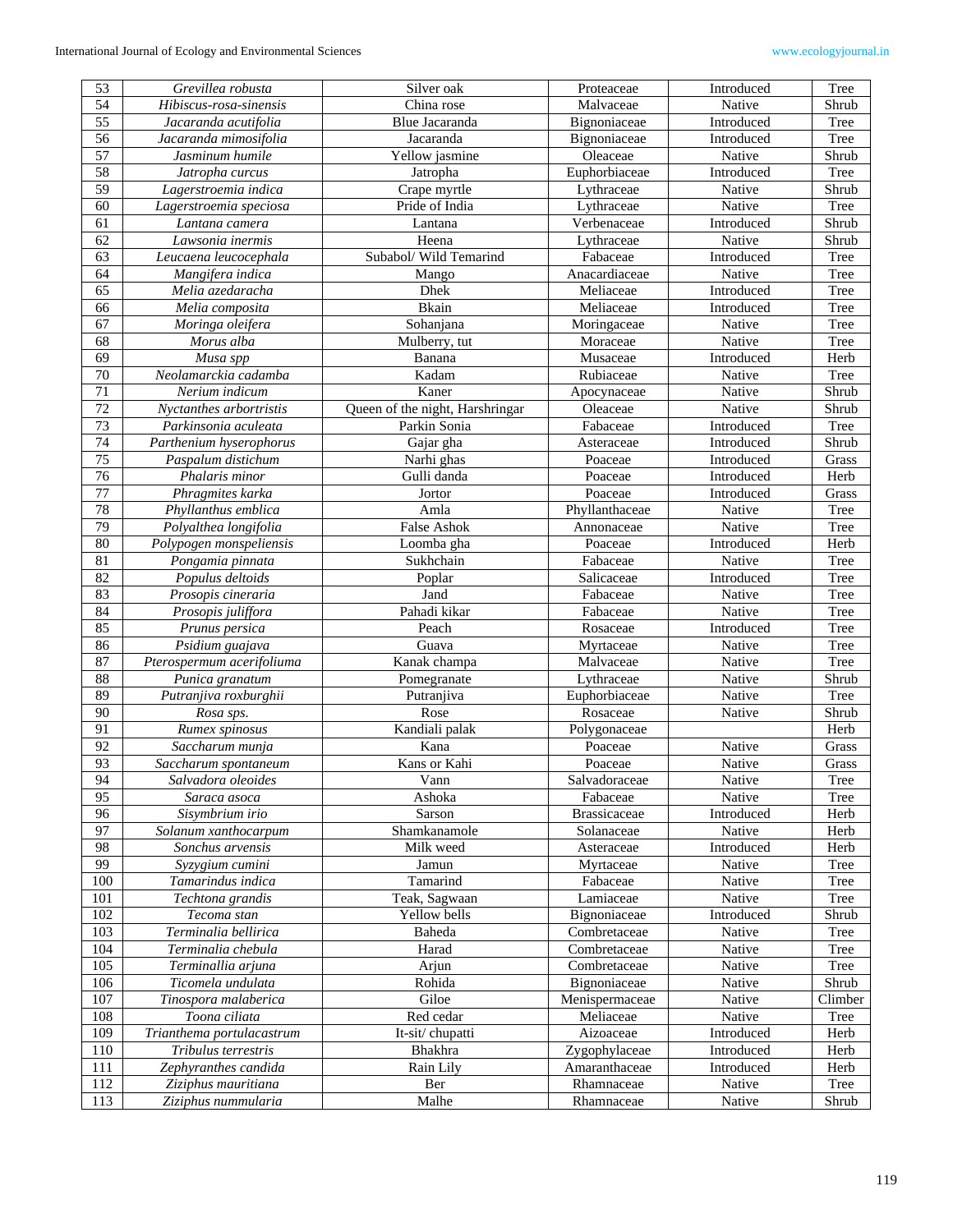

**Fig 1:** number of Species, Genera and Families



**Fig 2:** Status of Native/Introduced species



**Fig 3:** Plant distribution according to their habits.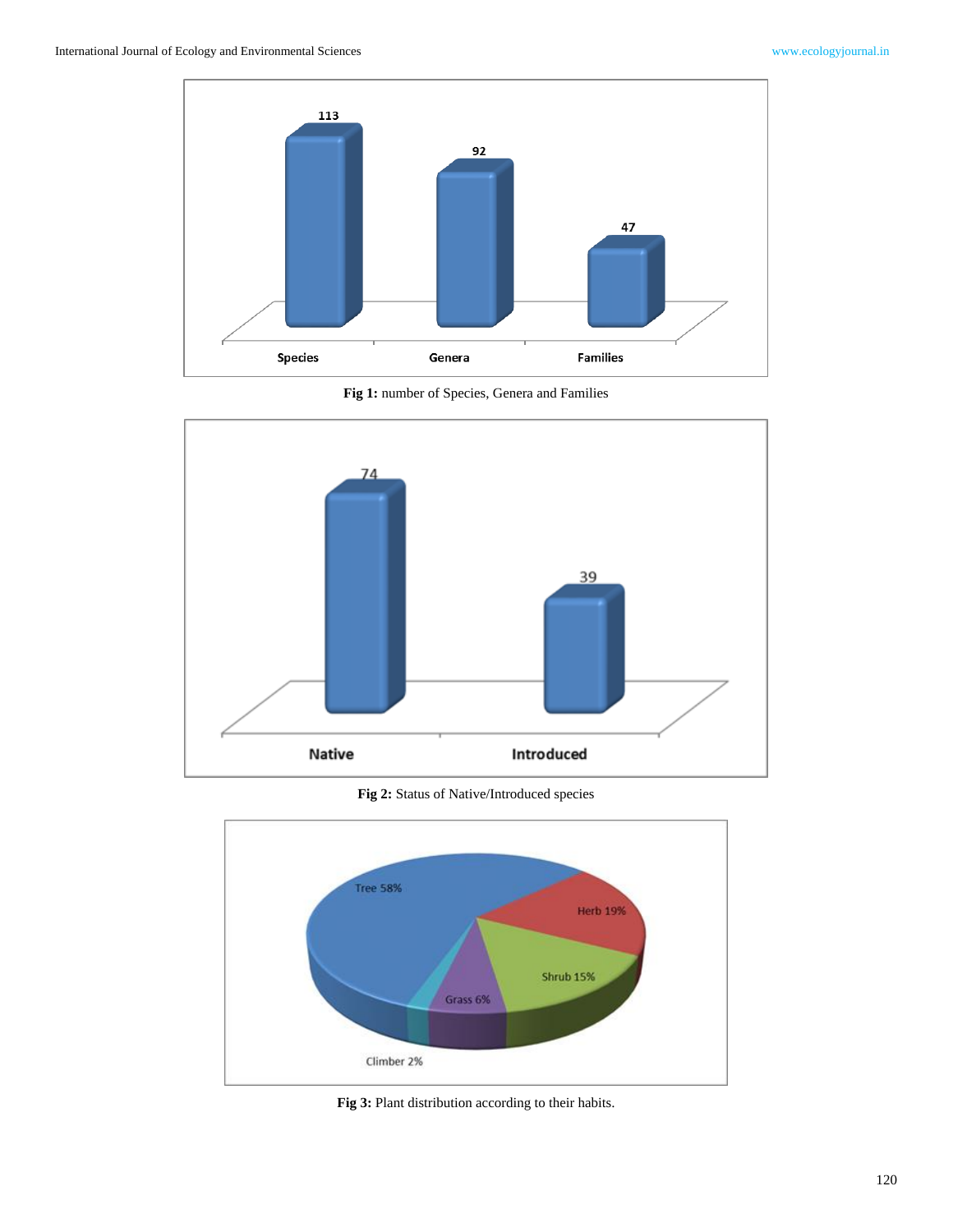Fabaceae was the most dominant family with 20 species and 13 genera. Poaceae was the most abundant family with 11 species and 10 genera. It was followed by Moraceae family with 7 species and 2 genera and Meliaceae family having 6 species and 5 genera. Family Bignoniaceae and Lythraceae were equally abundant (4 species and 3 genera each). Other contributing families were Amaranthaceae (4 species and 4 genera). Asteraceae, Solanaceae and Myrtaceae showed equal abundance (3 species and 3 genera). Other contributing families were Rutaceae, Malvaceae, Rosaceae (2 species and 2 genera each). 27 families had only one species each (Table 2). Similar observations were reported by other researchers namely Jerath *et al*., (2017) [15] at Pushpa Gujral Science City, Sidhu et al., (2011)<sup>[16]</sup> at Panjab University Campus, Sharma *et al*., (2006) [17] in the Shivalik ecosystem of Punjab, Manhas *et al.*, (2010)<sup>[18]</sup> in the protected ecosystems of Kandi region of Punjab, Rawat *et al*., (2013) [19] in Kandi region of Hoshiarpur and Kaur, (2014)<sup>[20]</sup> for Doaba region of Punjab. Higher diversity of trees is associated with undisturbed habitats. In the Bathinda district, the forest division is working to enhance the rate of afforestation keeping in view the sustainable use of timber and to create awareness in the people about the forests and their role in maintenance of ecological balance.

| S.No.          | Family        | <b>Species</b> | Genera         |
|----------------|---------------|----------------|----------------|
|                | Fabaceae      | 20             | 13             |
| $\overline{c}$ | Poaceae       | 11             | 10             |
| 3              | Moraceae      | 7              | 2              |
| $\overline{4}$ | Meliaceae     | 6              | 5              |
| 5              | Bignoniaceae  | 4              | 3              |
| 6              | Amaranthaceae | 4              | 4              |
| 7              | Lythraceae    | $\overline{4}$ | 3              |
| 8              | Asteraceae    | 3              | 3              |
| 9              | Solanaceae    | 3              | 3              |
| 10             | Myrtaceae     | 3              | 3              |
| 11             | Combretaceae  | 3              |                |
| 12             | Rutaceae      | 2              | 2              |
| 13             | Apocynaceae   | $\overline{c}$ | $\overline{c}$ |
| 14             | Cyperaceae    | $\overline{c}$ |                |
| 15             | Malvaceae     | $\overline{c}$ | 2              |
| 16             | Oleaceae      | 2              | 2              |
| 17             | Euphorbiaceae | $\overline{c}$ | $\overline{c}$ |
| 18             | Rosaceae      | 2              | $\overline{2}$ |
| 19             | Rhamnaceae    | $\overline{c}$ | 1              |
| 20             | Araucariaceae | $\overline{c}$ |                |
| 21             | Others $(27)$ | 1              |                |

**Table 2:** List of families recorded at the study area

## **Conclusion**

The present study has generated information on overall floral biodiversity. It has revealed a presence a total of 113 plant species belonging to 92 genera and 47 families of which 74 species are native while 39 species are non-native. Fabaceae was the most dominant family followed by Poaceae, Moraceae and Meliaceae. The listing of plant species within an area acts as an important tool for researchers and forest managers. It gives information about all the resources which can be used to efficiently plan the sustainable use of the resources in future. This information can also be used to educate masses especially students about the basic concepts of biodiversity and sustainable development and to asses any change in the land-use pattern, rate of deforestation and their impact on fauna.

#### **References**

- 1. Chattopadhyay IK, Biswas U, Bandyopadhyay R, Banerjee, K. Turmeric and Curcumin: Biological applications medicinal applications. Current Science,2004:87(1):44-53.
- 2. Bussmann RW, Sharon D. Traditional medicinal plant use in Loja province, Southern Ecuador. Journal of Ethnobiology and Ethnomedicine,2006:2:44.
- 3. Saad B, Azaizeh H, Abu-Hijleh G, Said O. Safety of Traditional Arab Herbal Medicine. eCAM,2006:3(4):433- 439.
- 4. Yineger H, Yewhalaw D. Traditional medicinal plant knowledge and use by local healers in Sekoru District, Jimma Zone, Southwestern Ethiopia. Journal of Ethnobiology and Ethnomedicine,2007:3:24.
- 5. Yusuf M, Wahab MA, Chowdhury J U, Begum J. Some Tribal Medicinal Plants of Chittagong Hill Tracts, Bangladesh. Bangladesh Journal of Plant Taxonomy,2007:14(2):117-128.
- 6. Irwin SJ, Narasimhan D. Endemic genera of angiosperm in India: a review. *Rheedea,*2011:21(1):87-105.
- 7. Woods K. Angiosperm. Retrieved from http://www.eoearth.org/view/article, 2014.
- 8. Jerath N, Ladhar SS, Singh G. State of Environment, Punjab. Punjab State council for Science and Technology, 2014, 126.
- 9. Mazumder MK. Diversity, habitat preferences and conservation of the primates of Southern Assam, India: The story of a primate paradise. Journal of Asia Pacific Biodiversity,2014:7:347-354.
- 10. Scanes CG. Human activity and habitat loss: Destruction, fragmentation, and degradation. Animals and Human Society, Elsevier, 2018, 451-82.
- 11. McKinney ML. Urbanization, Biodiversity, and Conservation; The impacts of urbanization on native species are poorly studied, but educating a highly urbanized human population about these impacts can greatly improve species conservation in all ecosystems. BioScience,2002:52:883- 890.
- 12. Aronson MF, La Sorte FA, Nilon CH. A global analysis of the impacts of urbanization on bird and plant diversity reveals key anthropogenic drivers. Proceedings of Royal Society B: Biological Sciences,2014:281:20133330.
- 13. Aravind N, Rao D and Ganeshaiah K. Impact of the invasive plant, Lantana camara, on bird assemblages at MaleMahadeshwara Reserve Forest, South India.Tropical Ecology,2010:51:325-338.
- 14. FAO. Food and Agriculture Organization of the United Nations, 2010. http://www.fao.org/home/en/
- 15. Jerath N, Singh G, Bal R, Kaur K. Floral diversity in a science communication and outreach facilty (Pushpa Gujral Science city) in Punjab (India). Journal of biodiversity and environmental sciences,2017:11(2):29-39.
- 16. Sidhu MC, Thakur S, Ahluwalia AS. Diversity of medicinal plants of Panjab University, Chandigarh, India-A review. Journal of Biodiversity and Ecological Sciences,2011:1(3):213-219.
- 17. Sharma ML, Jerath N, Chadha J. Angiosperms Biodiversity in the Shiwalik Ecosystem of Punjab. Punjab Science and Technology Department, Chandigarh, 2006, 256-450.